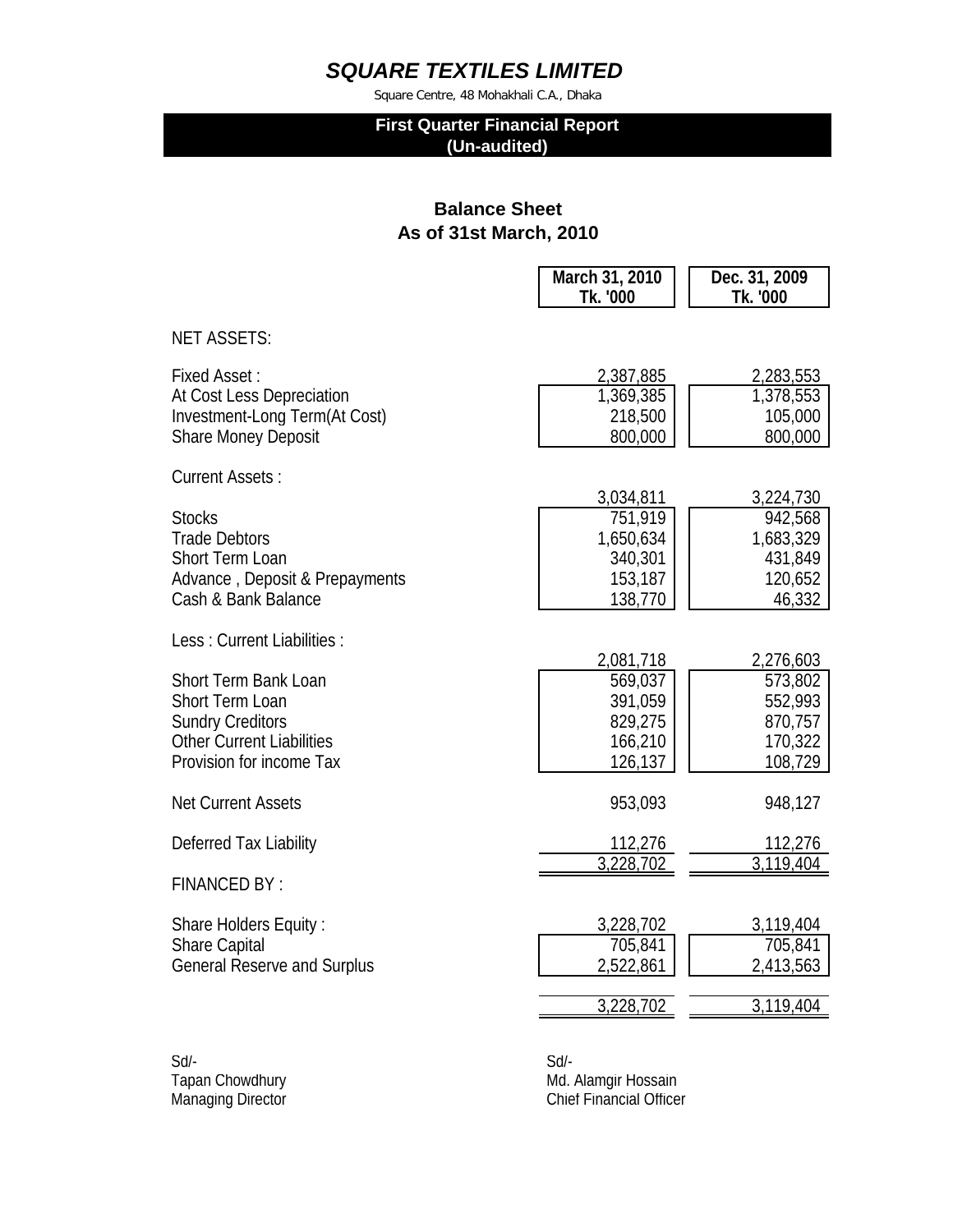Square Centre, 48 Mohakhali C.A., Dhaka

### **First Quarter Financial Report (Un-audited)**

#### **Income Statement**

 **For the First Quarter ended March 31, 2010**

|                                                     | <b>Three Month Ended</b> |                |
|-----------------------------------------------------|--------------------------|----------------|
|                                                     | March 31, 2010           | March 31, 2009 |
|                                                     | Tk. '000                 | Tk. '000       |
|                                                     |                          |                |
| <b>Sales</b>                                        | 890,123                  | 1,104,509      |
| <b>Cost of Goods Sold</b>                           | (707, 487)               | (1,013,047)    |
| <b>Gross Profit</b>                                 | 182,636                  | 91,462         |
| <b>Operating Expenses</b>                           | (24, 264)                | (23, 579)      |
| <b>Finance Cost</b>                                 | (25,347)                 | (39, 475)      |
| Operating Income                                    | 133,025                  | 28,408         |
| Other Income                                        | 16                       | 159            |
| Net Income before W.P.P & W.F                       | 133,041                  | 28,567         |
| Allocation for W.P.P & W.F                          | (6, 335)                 | (1,360)        |
| Net Income before Tax                               | 126,706                  | 27,207         |
| Provision for Income Tax                            | (17,408)                 | (4,081)        |
| Net Income for the Year                             | 109,298                  | 23,126         |
| (Transferred to the Statement of Changes in Equity) |                          |                |
| <b>Earning Per Share</b>                            | 1.55                     | 0.33           |
|                                                     |                          |                |

Sd/- Sd/-

Tapan Chowdhury **Maximum Chowdhury** Md. Alamgir Hossain Managing Director Managing Director Chief Financial Officer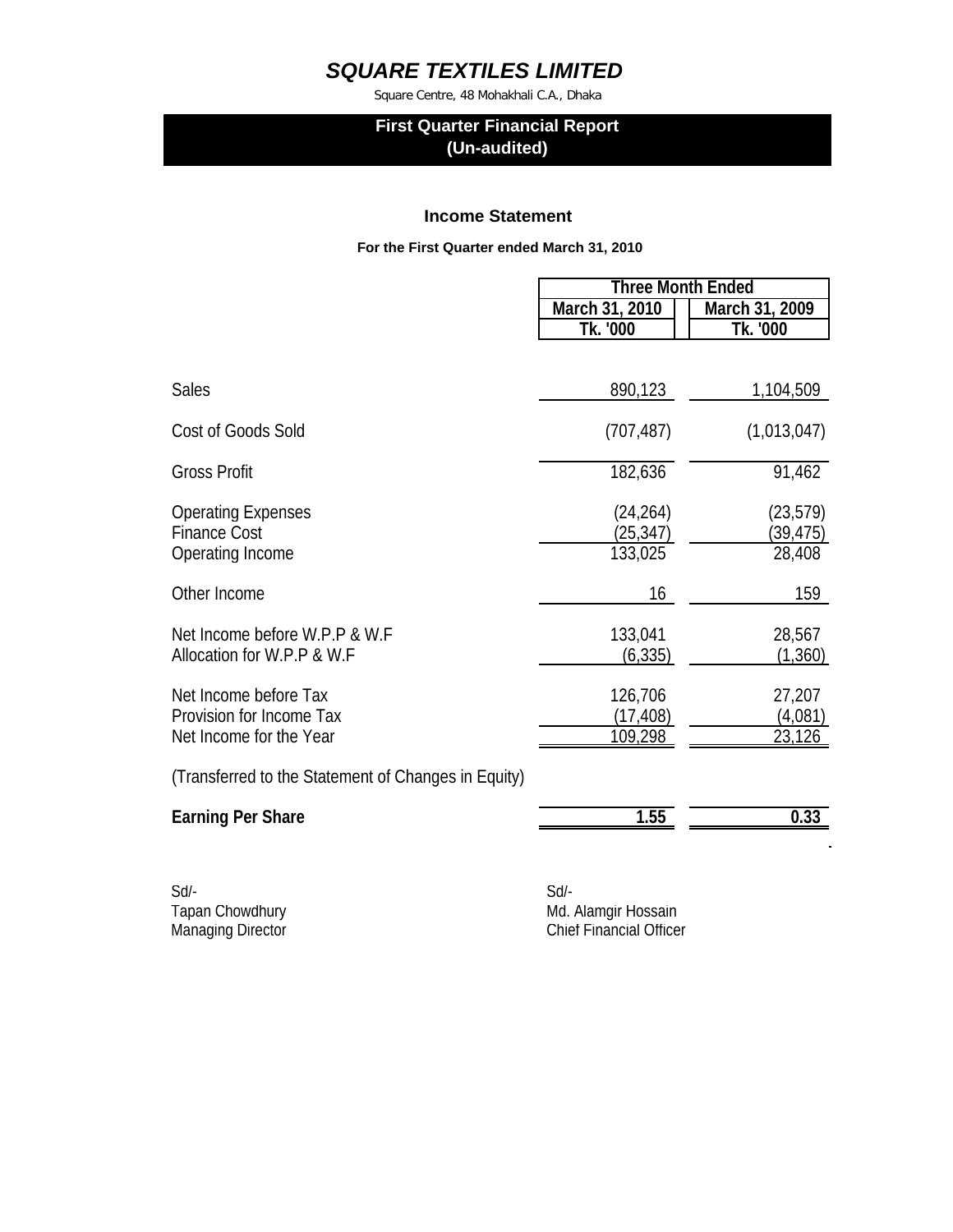Square Centre, 48 Mohakhali C.A., Dhaka

### **First Quarter Financial Report (Un-audited)**

### **Cash Flow Statement**

 **For the First Quarter ended March 31, 2010**

| <b>Three Month Ended</b> |                |  |
|--------------------------|----------------|--|
| March 31, 2010           | March 31, 2009 |  |
| Tk. '000                 | Tk '000        |  |

Cash Flow From Operating Activities:

| Receipts<br><b>Cash From Sales Revenue</b><br>Cash From Other Income<br><b>Total Cash Receipts</b>                                                                  | 922,818<br>16<br>922,834                                                     | 1,076,974<br>159<br>1,077,133                                               |
|---------------------------------------------------------------------------------------------------------------------------------------------------------------------|------------------------------------------------------------------------------|-----------------------------------------------------------------------------|
| Payments<br>Purchase for Raw & Packing Materials<br>Manufacturing and Opt. Exp.<br><b>Finance Cost</b><br>Income Tax<br><b>WPP Fund</b><br><b>Total Payments</b>    | (404, 859)<br>(124, 240)<br>(27, 824)<br>(27, 357)<br>(11,471)<br>(595, 751) | (651, 167)<br>(144, 866)<br>(39,474)<br>(23, 132)<br>(8, 191)<br>(866, 830) |
| Net Cash Flow From Opt Activities                                                                                                                                   | 327,083                                                                      | 210,303                                                                     |
| Cash Flow From Investing Activities                                                                                                                                 |                                                                              |                                                                             |
| <b>Purchase of Fixed Assets</b><br>Cash Inves. in Mitapur Tex.                                                                                                      | (39, 489)<br>(113,500)                                                       | (34, 951)                                                                   |
| Net Cash Flow From Investing Activities                                                                                                                             | (152, 989)                                                                   | (34, 951)                                                                   |
| Cash Flow From Financing Activity                                                                                                                                   |                                                                              |                                                                             |
| <b>Shorterm Bank Loan</b><br>Short term Loan<br>Net Cash Flow From Financing Activities<br><b>Net Cash Position</b><br>Opening Cash in Hand<br>Closing Cash in Hand | (4,765)<br>(76,891) <br>(81, 656)<br>92,438<br>46,332<br><u>138,770</u>      | 67,937<br>(217,843)<br>(149,906)<br>25,445<br>44,692<br>70,137              |

Sd/- Sd/-

Tapan Chowdhury **Maximum Chowdhury** Md. Alamgir Hossain Managing Director Managing Director Chief Financial Officer